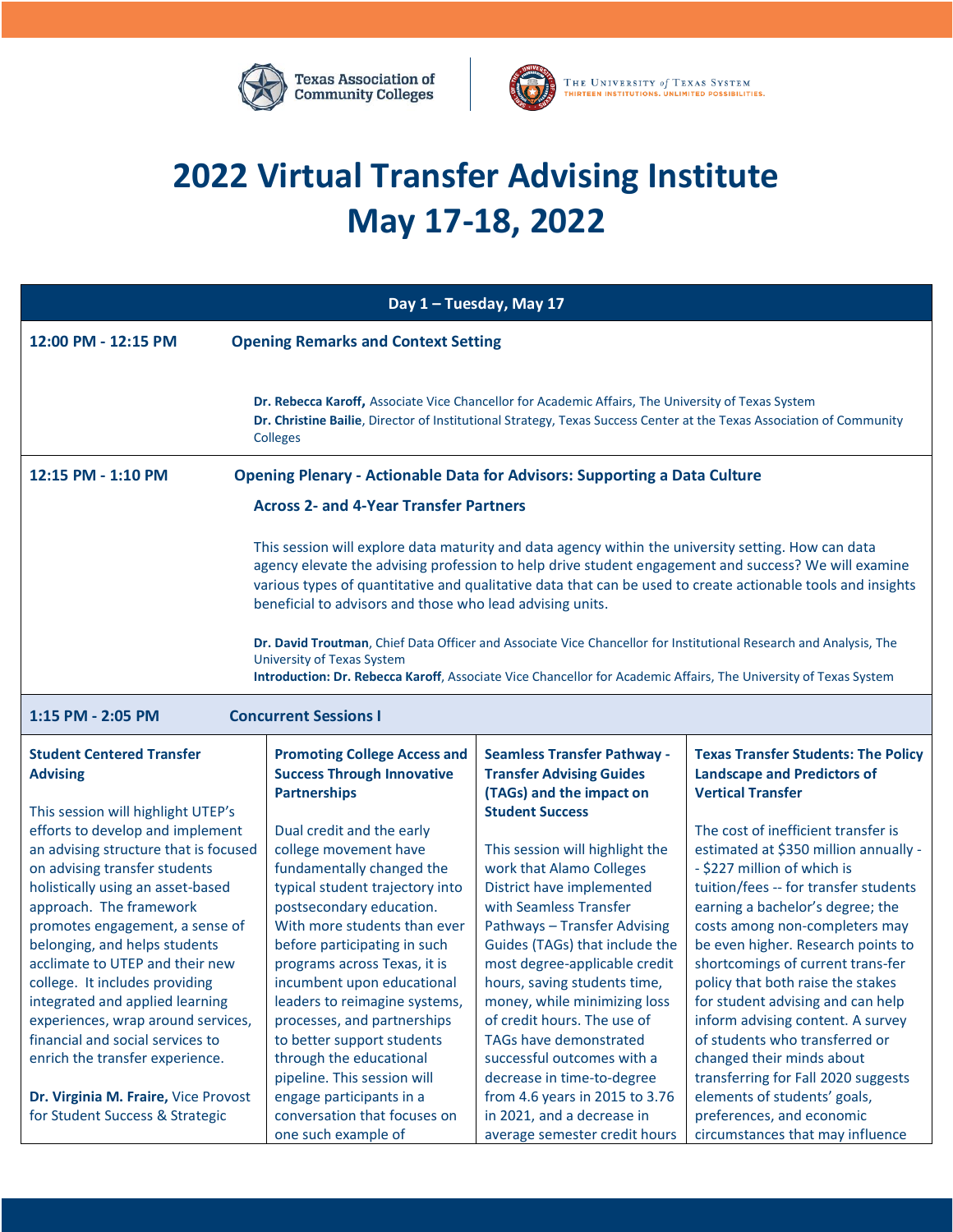

Texas Association of<br>Community Colleges



THE UNIVERSITY of TEXAS SYSTEM THIRTEEN INSTITUTIONS. UNLIMITED POSSIBILITIES.

| Initiatives, The University of Texas<br>at El Paso<br>Dr. Heather Smith, Associate Vice<br><b>President Advising, The University</b><br>of Texas at El Paso<br>Lucy Zarate, Director of Academic<br>Transfer Pathways & Student<br>Engagement, The University of<br><b>Texas at El Paso</b><br>Moderator: Dr. Terry Peterman,<br><b>Associate Vice Provost for</b><br>Academic and Workforce Programs,<br><b>Tyler Junior College</b> | innovative thinking that has<br>positively benefited student<br>success.<br><b>Michael Aldape, Assistant</b><br><b>Provost for Secondary</b><br><b>Educational Partnerships, The</b><br><b>University of Texas Rio</b><br><b>Grande Valley</b><br><b>Jose Arambul, Executive</b><br>Director of High School<br>Programs and Services, Texas<br><b>Southmost College</b><br><b>Moderator: Jesus Hernandez,</b><br>Associate Director, Academic<br>Advising Center, The | for a 60-hour degree from 92<br>in 2015 to 78.6 for all<br>students, and to 65.1 for<br>native students in 2021.<br>Angela Guadian-Mendez,<br>Director of Student<br><b>Completion, Alamo Colleges</b><br><b>District</b><br><b>Barbara Smith, Senior</b><br>Director, Transfer and<br><b>Transition Student Success</b><br>Services, The University of<br><b>Texas at San Antonio</b><br><b>Moderator: Ashley Bill,</b><br><b>Executive Director,</b> | their decision making around<br>transfer. This session will<br>unpack key aspects of the Texas<br>policy landscape on transfer and<br>share findings from the statewide<br>survey of transfer students.<br><b>Chris Fernandez, Director of</b><br>Policy Analysis, Texas Association of<br><b>Community Colleges</b><br>Moderator: Joanna Zimmerman,<br>Associate Vice Chancellor Student<br>Services,<br>San Jacinto College |
|---------------------------------------------------------------------------------------------------------------------------------------------------------------------------------------------------------------------------------------------------------------------------------------------------------------------------------------------------------------------------------------------------------------------------------------|-----------------------------------------------------------------------------------------------------------------------------------------------------------------------------------------------------------------------------------------------------------------------------------------------------------------------------------------------------------------------------------------------------------------------------------------------------------------------|--------------------------------------------------------------------------------------------------------------------------------------------------------------------------------------------------------------------------------------------------------------------------------------------------------------------------------------------------------------------------------------------------------------------------------------------------------|-------------------------------------------------------------------------------------------------------------------------------------------------------------------------------------------------------------------------------------------------------------------------------------------------------------------------------------------------------------------------------------------------------------------------------|
|                                                                                                                                                                                                                                                                                                                                                                                                                                       | University of Texas Rio<br><b>Grande Valley</b>                                                                                                                                                                                                                                                                                                                                                                                                                       | <b>Department of Academic</b><br>Success, The University of<br>Texas at Tyler                                                                                                                                                                                                                                                                                                                                                                          |                                                                                                                                                                                                                                                                                                                                                                                                                               |
| 2:05 PM - 2:20 PM<br><b>BREAK</b>                                                                                                                                                                                                                                                                                                                                                                                                     |                                                                                                                                                                                                                                                                                                                                                                                                                                                                       |                                                                                                                                                                                                                                                                                                                                                                                                                                                        |                                                                                                                                                                                                                                                                                                                                                                                                                               |
| 2:20 PM - 3:20 PM<br><b>Transfer Partner Team Time I (By Invitation)</b>                                                                                                                                                                                                                                                                                                                                                              |                                                                                                                                                                                                                                                                                                                                                                                                                                                                       |                                                                                                                                                                                                                                                                                                                                                                                                                                                        |                                                                                                                                                                                                                                                                                                                                                                                                                               |

*Colleges join their UT university feeder transfer partner in break-out sessions for the sharing of practices, networking, and collaboration. Participants have been pre-selected by their institution to attend this session.*

| <b>Concurrent Sessions II</b><br>3:25 PM - 4:15 PM |                                  |                                    |                                            |
|----------------------------------------------------|----------------------------------|------------------------------------|--------------------------------------------|
| <b>Creating Seamless Pathways to</b>               | <b>Building a Culture Where</b>  | <b>A Collaborative Approach to</b> | A System(ic) Approach to Advising          |
| <b>Improve Post-Secondary Education</b>            | <b>Transfer Students Shine</b>   | <b>Transfer Advising</b>           | <b>Excellence: Work to Elevate the</b>     |
| in East Texas                                      |                                  |                                    | <b>Advising Profession at Scale Across</b> |
|                                                    | It is important to recognize     | This session will discuss how      | the UT System                              |
| In a region where the poverty rate                 | the rich and diverse culture     | Dallas College's new student       |                                            |
| is high and post-secondary                         | transfers students bring to a    | success model is assisting         | For the past five years, the               |
| education rates are low, Tyler                     | campus. This session will        | students with quickly              | University of Texas System has             |
| Junior College and The University of               | address the enhanced focus       | transitioning from the             | embraced advising as one of three          |
| Texas at Tyler have combined                       | on transfer students pre- and    | community college to a             | pillars in its student success             |
| forces to make a difference. As part               | post-admission that UTSA has     | university and into the            | framework and has worked to                |
| of the Texas Transfer Alliance, Tyler              | done to ensure students feel     | workforce. Resources and           | elevate the advising profession and        |
| Junior College and The University of               | connected and empowered to       | staffing through success           | advising excellence more                   |
| Texas at Tyler have spent the last                 | be successful. Learn how         | coaching, pathway specialists,     | systemically. This session will            |
| year developing a renewed                          | UTSA established a dedicated     | and career and transfer            | describe the collaborative efforts of      |
| articulation agreement and                         | center to connect with the       | development specialists have       | UT academic institutions and the           |
| numerous $2 + 2$ pathways for                      | students and aligning with       | been implemented to make           | <b>System Administration to</b>            |
| transfer between the two                           | state initiatives, the manner in | the process smoother.              | implement the 5E Advising                  |
| institutions. Learn how we                         | which the institution            |                                    | Excellence Framework, provide              |
| developed clear pathways                           | collaborates with their          | Johnathan Moss, Career and         | more professional development              |
| alongside faculty and chairs to align              | primary 2-year feeder            | <b>Transfer Skills Development</b> | opportunities to advisors, and fulfill     |
| programs which help students                       | institutions to produce          | Specialist, Dallas College         | our commitment that all UT                 |
| graduate efficiently and well-                     | increased enrollment, and the    | Tania D. Wittgenfeld, Dean,        | students receive the advising they         |
| prepared to enter the workforce.                   | decreased loss of degree         | Pathway Success, Dallas            | need to help them discover clear           |
|                                                    | applicability.                   | College                            | pathways to degree completion and          |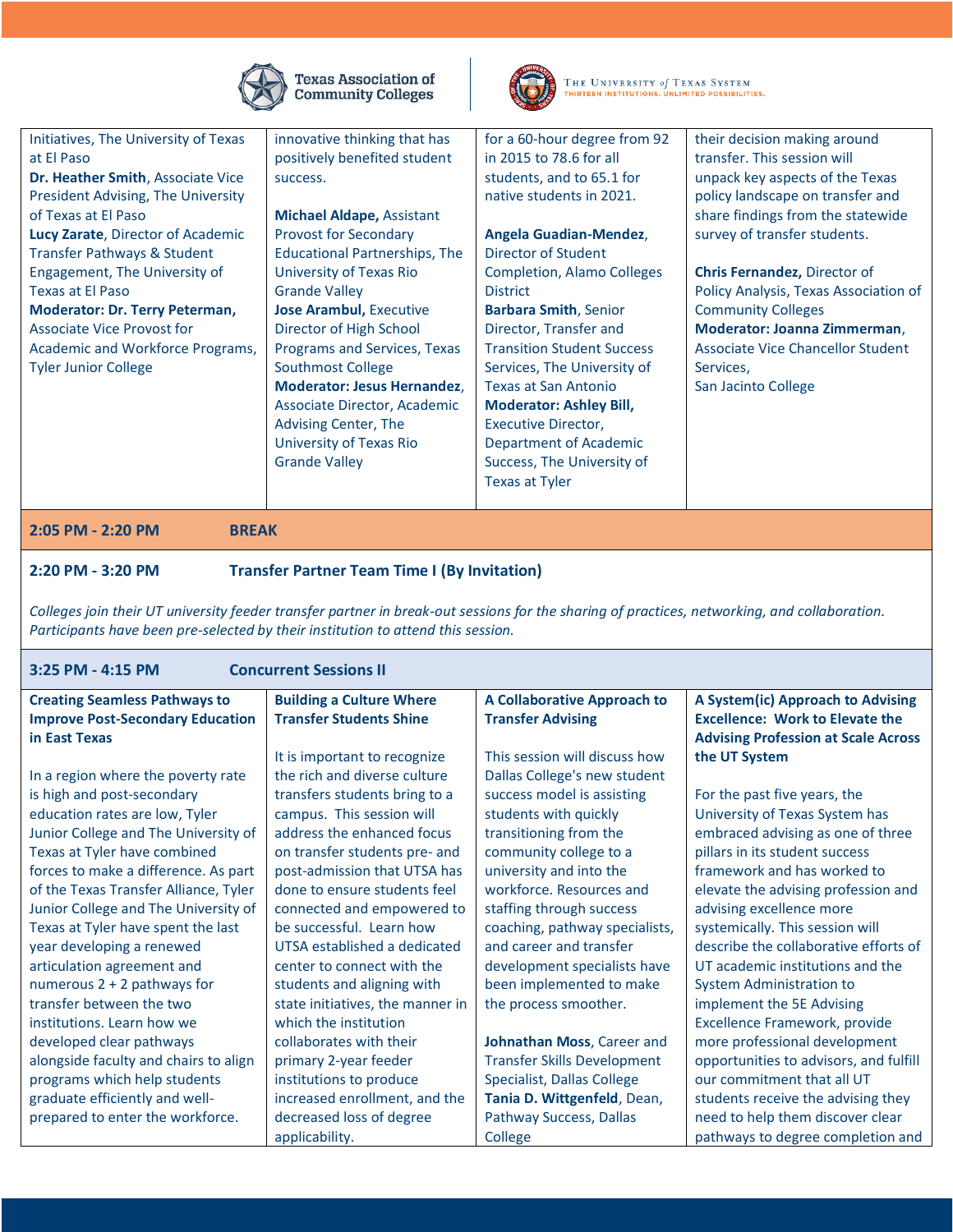

Texas Association of<br>Community Colleges



THE UNIVERSITY of TEXAS SYSTEM THIRTEEN INSTITUTIONS. UNLIMITED POSSIBILITIES.

| Sarah Bowdin, Assistant Vice          |                                    | <b>Moderator: Joanna</b>            | beyond. The session will feature         |
|---------------------------------------|------------------------------------|-------------------------------------|------------------------------------------|
| President for Academic Success,       | <b>Belinda Harmon, Senior</b>      | <b>Zimmerman, Associate Vice</b>    | both systemwide and institutional        |
| The University of Texas at Tyler      | Director, Community                | <b>Chancellor Student Services,</b> | strategies and approaches.               |
| C. Jeanie Oxler, Director of School   | <b>Outreach &amp; Transfer</b>     | San Jacinto College                 |                                          |
| Partnerships, Tyler Junior College    | Recruitment, The University        |                                     | Dr. Aaron Brown, Assistant Vice          |
| <b>Moderator: Dr. Terry Peterman,</b> | of Texas at San Antonio            |                                     | Provost for Academic Advising, The       |
| <b>Associate Vice Provost for</b>     | <b>Barbara Smith, Senior</b>       |                                     | University of Texas at Arlington         |
| Academic and Workforce Programs,      | Director, Transfer and             |                                     | Dr. Rebecca Karoff, Associate Vice       |
| <b>Tyler Junior College</b>           | <b>Transition Student Success</b>  |                                     | Chancellor for Academic Affairs,         |
|                                       | Services, The University of        |                                     | The University of Texas System           |
|                                       | <b>Texas at San Antonio</b>        |                                     | Dr. Heather Smith, Associate Vice        |
|                                       | <b>Moderator: Jesus Hernandez,</b> |                                     | President, Advising & Student            |
|                                       | Associate Director, Academic       |                                     | Services, The University of Texas at     |
|                                       | Advising Center, The               |                                     | El Paso                                  |
|                                       | University of Texas Rio            |                                     | <b>Moderator: Ashley Bill, Executive</b> |
|                                       | <b>Grande Valley</b>               |                                     | Director, Department of Academic         |
|                                       |                                    |                                     | Success, The University of Texas at      |
|                                       |                                    |                                     | Tyler                                    |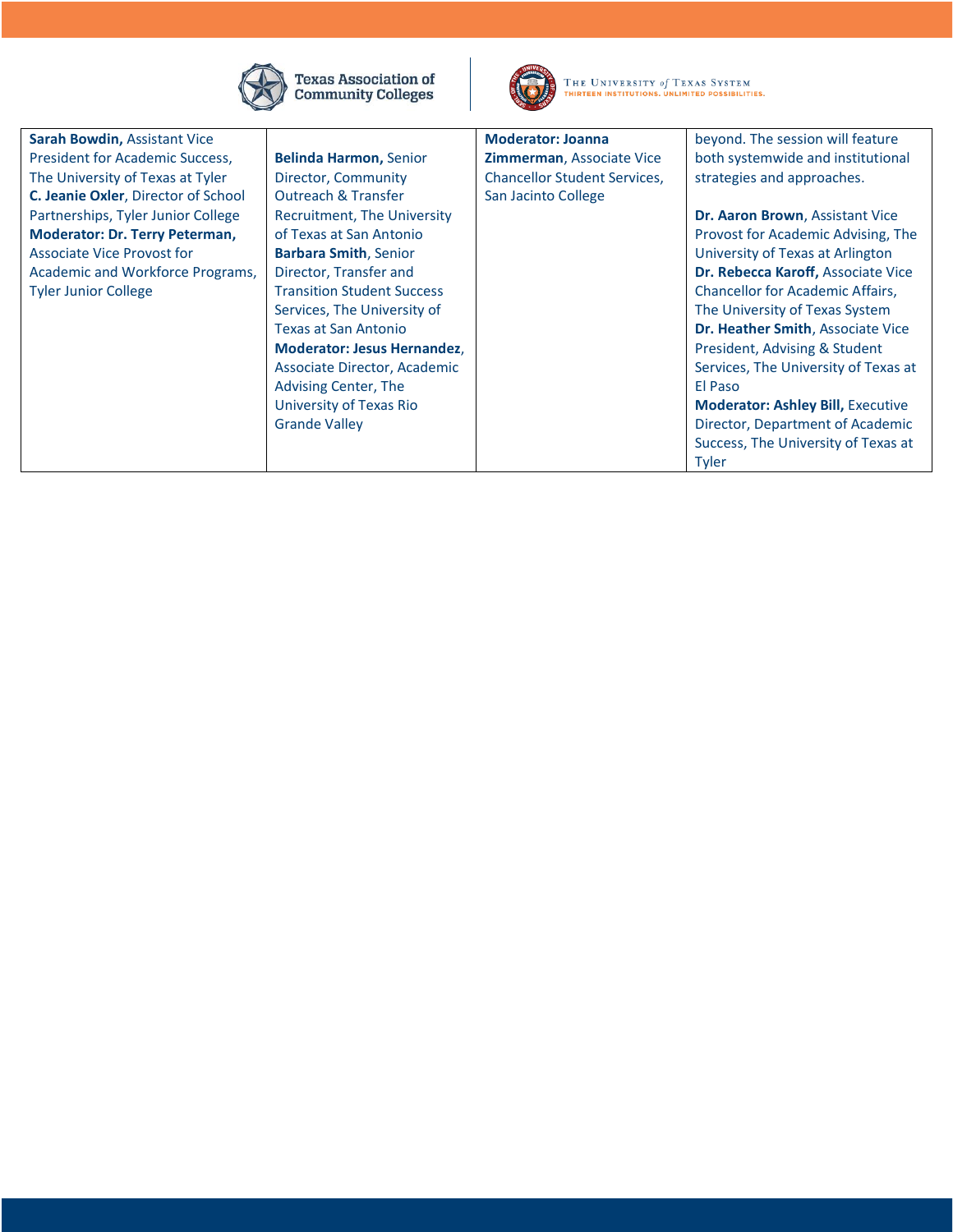



## **2022 Virtual Transfer Advising Institute May 17-18, 2022**

| Day 2 - Wednesday, May 18                                                                                                                                                                                                                                                                                                                                                                                                                                                                                                                                                 |                                                                                                                                                                                                                                                                                                                                                                                                                                                                                                                                       |                                                                                                                                                                                                                                                                                                                                                                                                                                                                                                  |                                                                                                                                                                                                                                                                                                                                                                                                                                                                                                                                                                                                                       |  |
|---------------------------------------------------------------------------------------------------------------------------------------------------------------------------------------------------------------------------------------------------------------------------------------------------------------------------------------------------------------------------------------------------------------------------------------------------------------------------------------------------------------------------------------------------------------------------|---------------------------------------------------------------------------------------------------------------------------------------------------------------------------------------------------------------------------------------------------------------------------------------------------------------------------------------------------------------------------------------------------------------------------------------------------------------------------------------------------------------------------------------|--------------------------------------------------------------------------------------------------------------------------------------------------------------------------------------------------------------------------------------------------------------------------------------------------------------------------------------------------------------------------------------------------------------------------------------------------------------------------------------------------|-----------------------------------------------------------------------------------------------------------------------------------------------------------------------------------------------------------------------------------------------------------------------------------------------------------------------------------------------------------------------------------------------------------------------------------------------------------------------------------------------------------------------------------------------------------------------------------------------------------------------|--|
| 9:00 AM - 9:10 AM<br><b>Day 2 Opening Remarks</b>                                                                                                                                                                                                                                                                                                                                                                                                                                                                                                                         |                                                                                                                                                                                                                                                                                                                                                                                                                                                                                                                                       |                                                                                                                                                                                                                                                                                                                                                                                                                                                                                                  |                                                                                                                                                                                                                                                                                                                                                                                                                                                                                                                                                                                                                       |  |
|                                                                                                                                                                                                                                                                                                                                                                                                                                                                                                                                                                           | Dr. Archie Holmes, Executive Vice Chancellor for Academic Affairs, The University of Texas System                                                                                                                                                                                                                                                                                                                                                                                                                                     |                                                                                                                                                                                                                                                                                                                                                                                                                                                                                                  |                                                                                                                                                                                                                                                                                                                                                                                                                                                                                                                                                                                                                       |  |
| 9:10 AM - 9:55 AM                                                                                                                                                                                                                                                                                                                                                                                                                                                                                                                                                         | <b>Plenary Panel - Student Voices: The Transfer Student Experience</b>                                                                                                                                                                                                                                                                                                                                                                                                                                                                |                                                                                                                                                                                                                                                                                                                                                                                                                                                                                                  |                                                                                                                                                                                                                                                                                                                                                                                                                                                                                                                                                                                                                       |  |
| Fernando Cordova; Transferred from Northwest Vista College to The University of Texas at San Antonio<br>Melanie Jones; Transferred from Tarrant Community College to The University of Texas at Arlington<br>Bel Khuu; Transferred from Dallas College to The University of Texas at Dallas<br>Jennifer Olivos; Transferred from South Texas College to The University of Texas Rio Grande Valley<br>Moderator: Tania D. Wittgenfeld, Dean, Pathway Success, Dallas College                                                                                               |                                                                                                                                                                                                                                                                                                                                                                                                                                                                                                                                       |                                                                                                                                                                                                                                                                                                                                                                                                                                                                                                  |                                                                                                                                                                                                                                                                                                                                                                                                                                                                                                                                                                                                                       |  |
| 10:00 AM - 10:50 AM                                                                                                                                                                                                                                                                                                                                                                                                                                                                                                                                                       | <b>Concurrent Session III</b>                                                                                                                                                                                                                                                                                                                                                                                                                                                                                                         |                                                                                                                                                                                                                                                                                                                                                                                                                                                                                                  |                                                                                                                                                                                                                                                                                                                                                                                                                                                                                                                                                                                                                       |  |
| <b>Transfer Practices at Austin</b><br><b>Community College</b>                                                                                                                                                                                                                                                                                                                                                                                                                                                                                                           | <b>Transfer Pathways: Beginning</b><br>with the End in Mind                                                                                                                                                                                                                                                                                                                                                                                                                                                                           | <b>UTSA Alamo On-TRAC a</b><br><b>Transfer and Transition</b><br>Program                                                                                                                                                                                                                                                                                                                                                                                                                         | <b>Pathways to Transfer Student</b><br><b>Success: Outreach and Mentorship</b>                                                                                                                                                                                                                                                                                                                                                                                                                                                                                                                                        |  |
| This session will focus on the<br>efforts Austin Community College<br>is making to intentionally support<br>students intending to transfer.<br>Implementation of the guided<br>pathways model has led to many<br>positive changes including an<br>advising model transformation<br>and creation of the Transfer<br>Services department who work in<br>tandem to help transfer intending<br>students meet their educational<br>goals. Attend this session to learn<br>about the work ACC is doing to<br>ensure our students experience a<br>seamless, successful transfer. | This session will highlight the<br>collaborative efforts between<br>Dallas College and UT<br>Arlington that began through<br>the Texas Transfer Alliance<br>and have subsequently<br>evolved over the last year.<br>Our work has underscored the<br>importance of alignment of<br>our Pathways for Transfer<br>with the bachelor's degree<br>programs at UT Arlington,<br>namely those in the STEM<br>field. This partnership to align<br>coursework for transfer has<br>allowed us to begin with the<br>end in mind, identifying the | The UTSA Alamo On-TRAC<br>(Transitioning Roadrunners at<br>Alamo Colleges) program<br>focuses on first-time<br>freshman who do not qualify<br>for guaranteed admission into<br>UTSA. It provides students a<br>pathway to UTSA while<br>improving student success. At<br>the end of this presentation,<br>participants will better<br>understand the imperative<br>role of collaborating with the<br>community college, resources,<br>and advising approaches used<br>when working with transfer | Outreach and mentorship play a<br>critical role in the recruiting and<br>retention of transfer students in<br>four-year colleges. The Department<br>of English at the University of Texas<br>at Arlington has recently<br>established a Student Ambassador<br>Program that focuses on the issues<br>of community-building and<br>retention, with a focus on first-<br>semester transfer students.<br>Providing peer mentoring, along<br>with other department and college<br>resources, in their first semester on<br>campus empowers these students<br>to become an involved member of<br>the department and college |  |
| Renee Esparza, Transfer<br><b>Resources Director, Student</b><br><b>Experience and Outcomes, Austin</b><br><b>Community College</b><br>Jana McCarthy, Interim Advising<br>Director, Student Affairs Academic<br><b>Guidance, Austin Community</b><br>College                                                                                                                                                                                                                                                                                                              | ways in which our student<br>success teams engage<br>students early on to<br>understand nuances in<br>transfer as well as hidden<br>policies or curriculum that<br>often preclude the ability to<br>move seamlessly from one<br>institution to the next.                                                                                                                                                                                                                                                                              | students. This program results<br>in students transitioning,<br>persisting, and attaining their<br>bachelor's degree at a similar<br>rate to their peers who<br>started directly at UTSA.<br>Pamela Jones, Student<br><b>Success Transfer Advisor, The</b>                                                                                                                                                                                                                                       | community.<br>Dr. Kaci O'Donnell, Lecturer and<br>Undergraduate Advisor, The<br>University of Texas at Arlington<br><b>Moderator: Jesus Hernandez,</b><br>Associate Director, Academic<br>Advising Center, The University of<br><b>Texas Rio Grande Valley</b>                                                                                                                                                                                                                                                                                                                                                        |  |